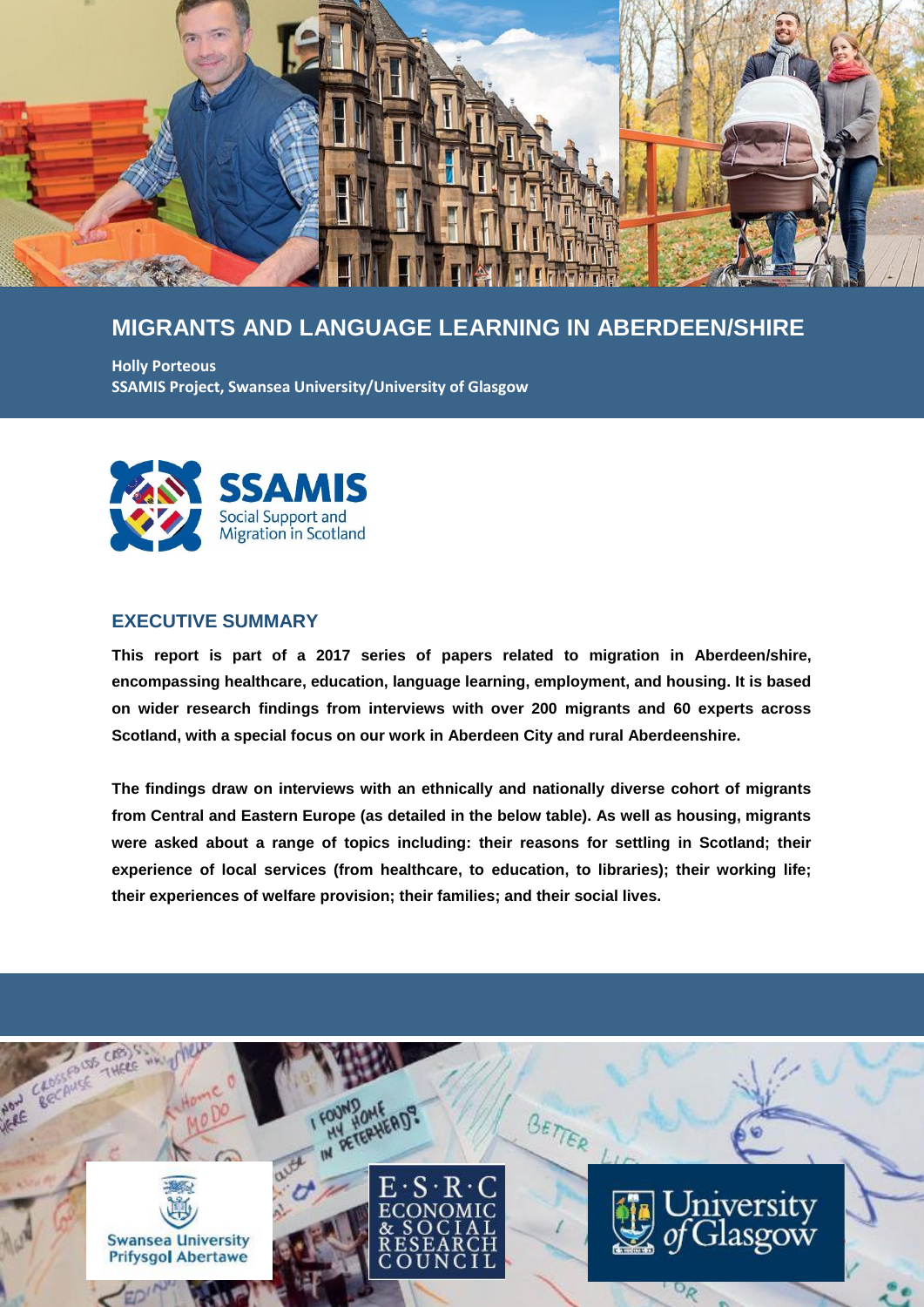#### **OVERVIEW OF SSAMIS RESEARCH**

| Locations                | Aberdeen (n27); Glasgow (n37); Peterhead (n41), Fraserburgh (n9), other<br>rural locations in Aberdeenshire (n25); Arbroath (n39), Montrose (n12),<br>Brechin (n9), other rural locations in Angus (n8) |
|--------------------------|---------------------------------------------------------------------------------------------------------------------------------------------------------------------------------------------------------|
|                          |                                                                                                                                                                                                         |
| <b>Employment</b>        | beauty and hairdressing; care industry; cleaning services; hospitality &                                                                                                                                |
| sectors                  | catering; construction; farm work; food processing; interpreting/translation;                                                                                                                           |
|                          | IT; office work; oil industry; retail; third sector                                                                                                                                                     |
| <b>Employment</b>        | Agency workers; employees; professionals; self-employed; stay-at-home                                                                                                                                   |
| status                   | parents; students; unemployed                                                                                                                                                                           |
| Gender                   | Women (n129); men (n78)                                                                                                                                                                                 |
| Age group                | 18-24 (n13); 25-34 (n66); 35-49 (n91); 50+ (n36); unknown (n1)                                                                                                                                          |
| <b>Country of origin</b> | Azerbaijan (n2); Bulgaria (n8); Czech Republic (n6); Estonia (n1); Hungary                                                                                                                              |
|                          | (n18); Kazakhstan (n1); Kyrgyzstan (n1); Latvia (n42); Lithuania (n28); Poland                                                                                                                          |
|                          | (n83); Romania (n5); Russia (n5); Slovakia (n4); Ukraine (n3)                                                                                                                                           |
|                          |                                                                                                                                                                                                         |

When you don't have language skills for communication you're in a prison – your own prison. So I understood [when I arrived] that I needed to learn languages to be able to be part of the community. Not only to understand a little bit, but to know about the culture and just be part of the community.

**Monika, 37, Latvian, community worker**

# **INTRODUCTION**

- Language was a key issue for the group of migrants interviewed in the SSAMIS project, and as such had very complex effects: it cut across every sphere of life and had a significant impact on migrant experiences of moving to Aberdeen/shire. The most important aspect of this was the level of English language that migrants had – both upon arrival, and as they settled in Scotland.
- **Language affected what kind of jobs they were able to access and their ability to connect with the local community**. Those who did not manage to gain English language skills faced **difficulties in occupational mobility** and tended to be limited to low-skilled, low-paid sectors of the local job market. Knowledge of English language also played a big role in how confident migrants felt in Aberdeen/shire, and thus to their **wider emotional wellbeing**.

I would like to be able to communicate on the same level as I am able in Polish: joking, everything. Speaking a language [works on] so many levels. When you grow up in a culture, [there is a] history which is related. One word is related to so many different subjects - I enjoy that in Polish and I would like to be able to do that in English as well, to feel that I am part of it completely.

**Katyrzyna, 40, Polish, administrator**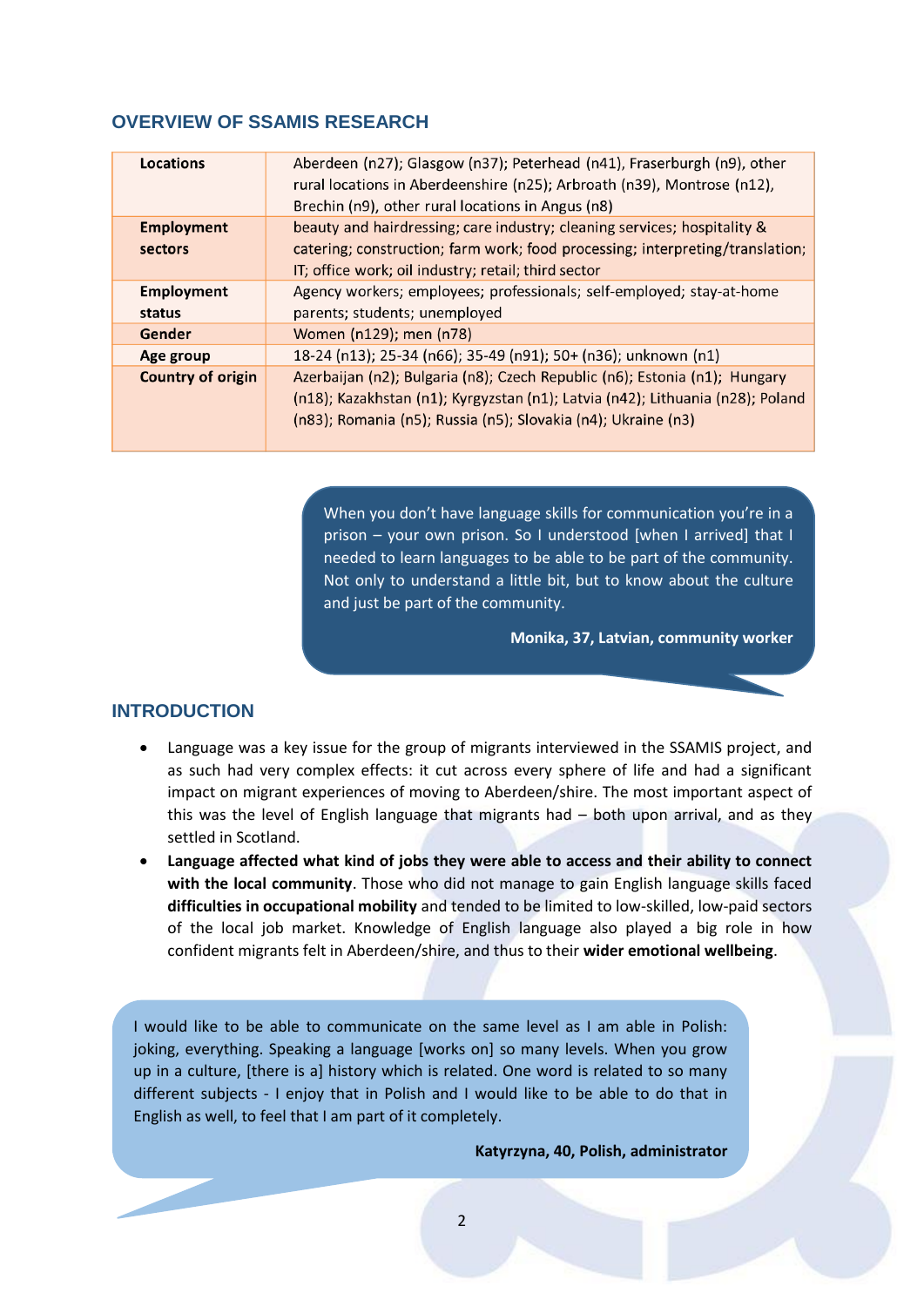- Knowledge of languages other than English also played a role in migrant experiences  $-$  if individuals ended up working in industries with many other migrants (e.g. fish processing factories), the **default working language could be Russian or Polish**, for example. Thus many end up learning a new Slavic language at work. Although this in itself is not negative, it could mean that they had few opportunities to improve their English or move past a basic communicative level. (For more information, see SSAMIS report *Migrants and Employment in Aberdeen/shire*, 2017).
- Different people struggled with different aspects of English: for some, writing was more difficult, whereas others found it hard to communicate on the phone. Thus language difficulties caused problems on an everyday basis for those with low levels of English

What I've noticed here in the UK, if you have a problem you can't deal with it via email. […] You need to call everywhere to solve a problem. This causes problems because I can't call them. For example, in Lithuania you can email [your internet provider], it's very convenient. […] If I speak English face to face like with you, for example, I understand, but on the phone it's a whole different story.

**Tomas, 42, Lithuanian, fish factory worker**

 Below, we detail some of the findings on ESOL from the project, finishing with a case study of a language café SSAMIS started in collaboration with other local groups as part of our participatory action research phase. Through this, we hope to provide an example of some successful outcomes and recommendations for future policy initiatives.

### **ESOL PROVISION AND EXPERIENCE**

- Although many migrants attended ESOL classes, at the time interviews were carried out (2014-15) **ESOL provision did not always meet their needs**. For example, many shift workers' irregular hours prohibited them from attending the classes available, or meant they were too tired to do much outside of work, and others had issues with childcare.
- ESOL provision was also a particular issue for **migrants living in more rural villages and on farms**, where public transport was not always regular or reliable. Low levels of English could compound social isolation for, for example, those who had been given social housing in such areas where there may have been few other migrants (for more information, see SSAMIS Report *Migrants and Housing in Aberdeen/shire*, 2017).
- Free classes run by the Workers' Education Authority (WEA) were popular for those in employment.
- Church groups also provided **informal English lessons** where migrants could bring their children, and were particularly successful in meeting the need for newly arrived migrants to learn the basics of communication in English, communicate with native speakers, and build social connections locally with native speakers and other migrants.
- A minority of migrants had been able to access free English lessons at work, which helped them to fit language learning into their schedule.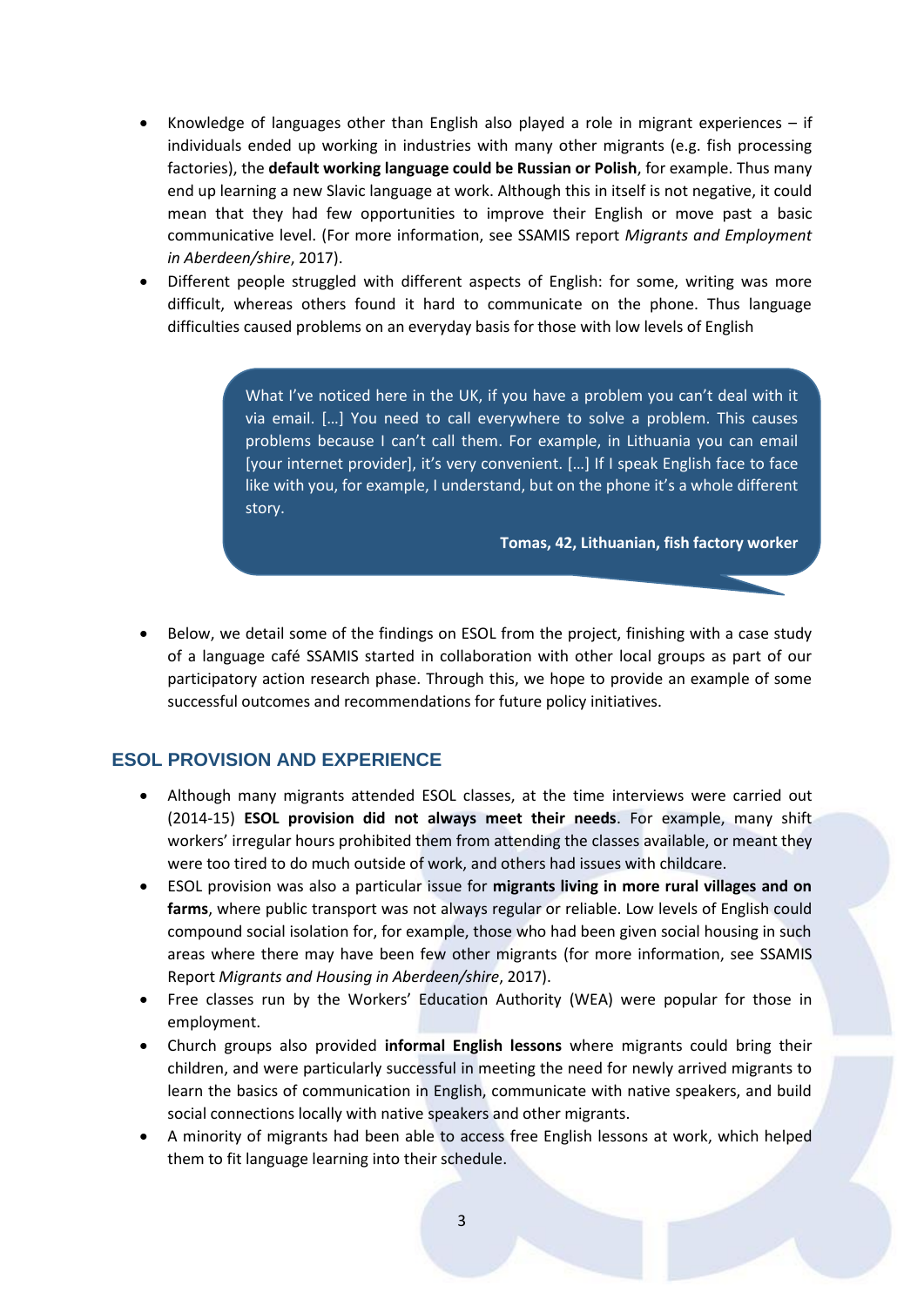- Local authorities and third sector organisations sometimes had **problems sourcing ESOL teachers** to work in the rural Aberdeenshire region, which had an effect on the amount of provision in the area.
- When the majority of a migrant's work colleagues were Scottish, this helped them to improve their language skills. (See also SSAMIS report *Migrants and Employment in Aberdeen/shire*, 2017.)

![](_page_3_Picture_2.jpeg)

## **LANGUAGE AND THE LOCAL COMMUNITY**

 Many migrants who had a good level of English when they moved to Scotland initially had **difficulty understanding the Scots/Doric spoken in the area**. Many migrants – even those with only conversational English - acquired local Doric/Scottish phrases and ways of speaking.

> [I got a local accent] just because of family, I think… and my job as well, because your residents want you to speak properly so they'd understand you completely. Their mental health, you know… if you don't speak to them the way they want you to, or they don't understand you, they get really frustrated.

> > **Audra, 25, Lithuanian, mental health care worker**

 **Migrant children were, on the whole, found to adapt well to speaking English** at school, and parents appreciated the extra help their children were given. However, if parents retained a low level of English, this could put pressure on children as the only fluent English speakers in the family (e.g. having to translate for their relatives in various situations) and affect power dynamics within the family.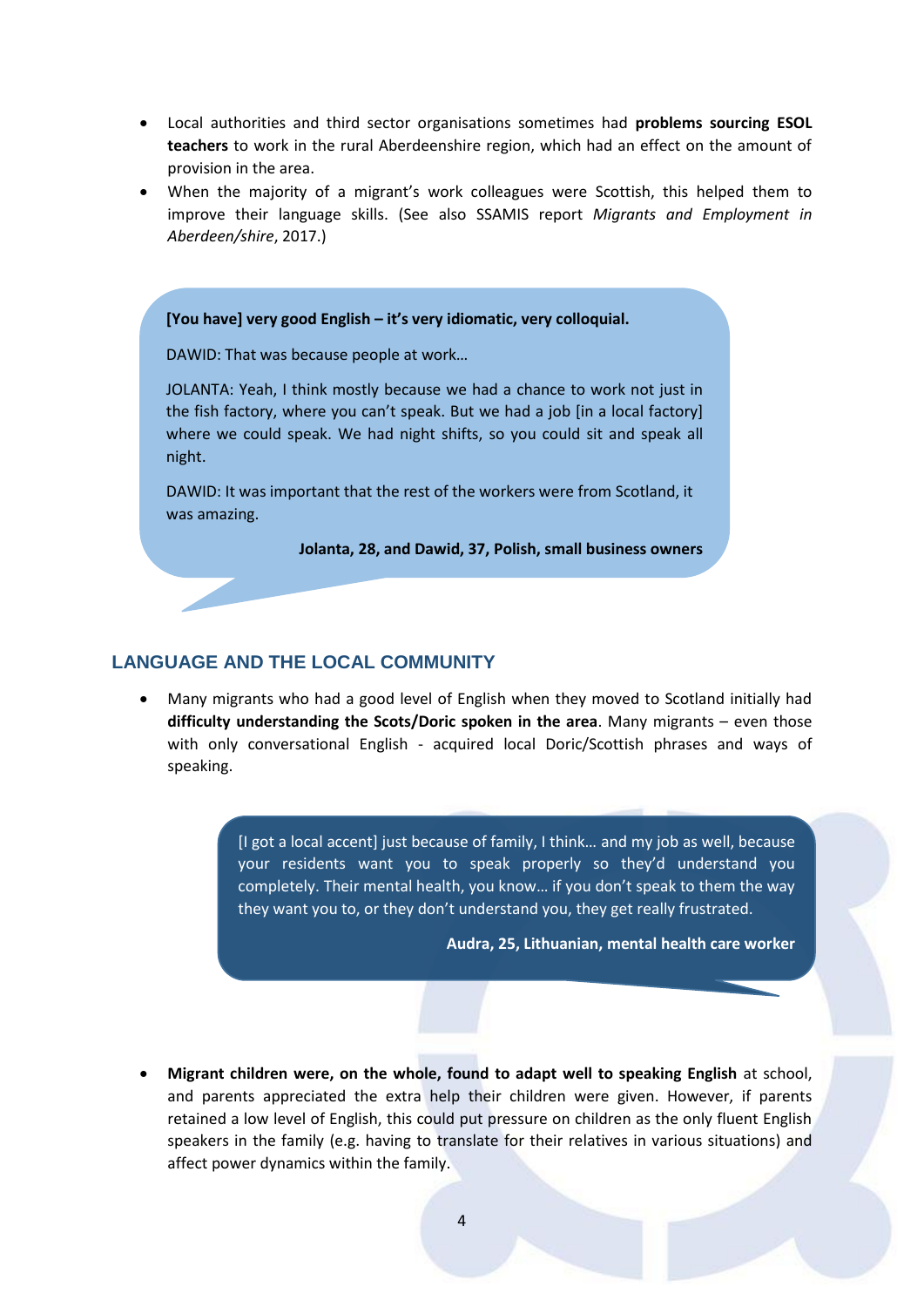- The widespread issue of low levels of English language amongst migrants had led to several **private interpreters** working in rural Aberdeenshire, charging a fee (generally around £20 per session) to accompany migrants to medical appointments or help them fill in welfare or mortgage paperwork, for example. Similar individuals existed in Aberdeen. Some worked very informally, whereas others set up an office in local towns.
- There was also a crossover with interpreters providing services for Police Scotland and the local courts. However, although these interpreters often held professional qualifications, such services were unregulated and therefore had the potential to cause conflicts and vulnerabilities for migrants and interpreters. For example, one interpreter was put in a difficult situation when a client involved in a criminal case questioned the interpretation they had been provided with, and the interpreter was forced to defend their professional skills.
- On an informal level, **migrant volunteers and local community workers** also provided free ad hoc help via services such as Citizens Advice Scotland and community cafes.
- Language Line was used at medical appointments, though this was not always available at short notice (e.g. for GP appointments or at A&E). Migrants who had been hospitalised (e.g. for injury or on maternity wards) were generally happy with having been provided with suitable NHS interpreters. (See also SSAMIS report, *Migrant Experiences of Healthcare in Aberdeen/shire*, 2017.)
- However, it is important to note that language was a complex issue, and even advanced proficiency did not mean that migrants would not encounter difficulties being or feeling understood: cultural knowledge and differences were also part of this.

LENA: When you're speaking with a Scottish person, an English speaker, trying to explain the same thing, they won't understand. It's like a kind of background, culture-wise [thing]. So, for example, nobody English can… well, yes they can feel sorry for me, they can kind of understand what I'm talking about…

ALISA: They're very sympathising people.

LENA: Sympathising, yes. But to get at a problem in the root, they're kind of… hmm. […] It's the cultural barrier.

ALISA: It's probably the cultural thing here, yes. They simply cannot: they're trying to understand you to the best of their ability, but they can't, because their head works differently. They've got different cultural and traditional things.

**Alisa, 45, Russian & Lena, 42, Latvian, both interpreters**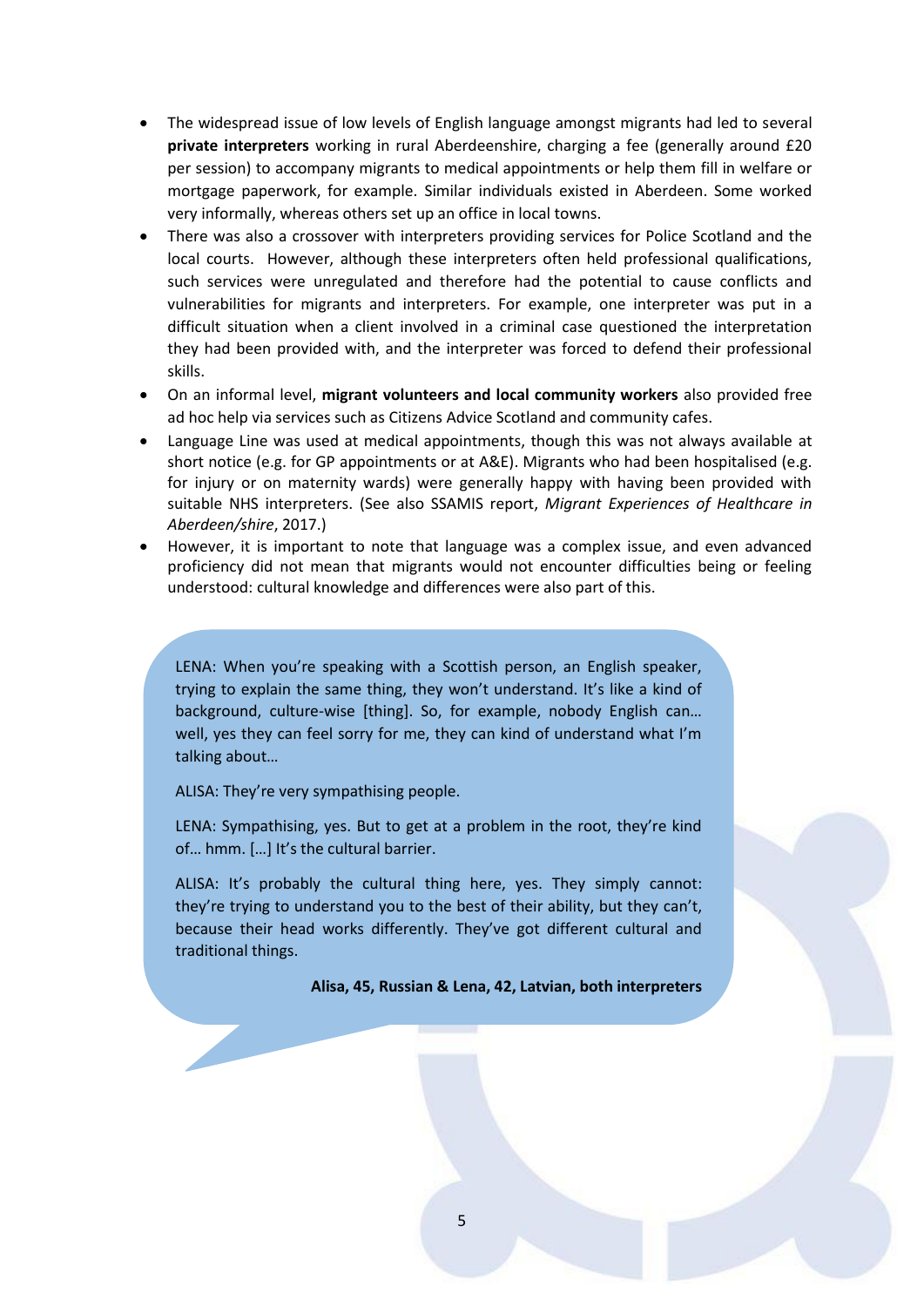#### **CASE STUDY: Ongoing SSAMIS Language Initiatives in Aberdeenshire**

Colleagues from the SSAMIS project have successfully put some of the findings above into practice during a period of participatory action research. Since July 2016, the **Peterhead 'Make it Happen' community language café** run by SSAMIS, in collaboration with the WEA, local arts group Modo, has provided migrant-focused ESOL alongside cultural and family-centred activities with the aim of promoting social justice via language, creativity and education.

The café was initially supported by Scottish Government funding via the initiative 'Choose Peterhead', helping to facilitate their aim of establishing a community hub with associated activities. A previously under-utilised space in the Old Happit shop in Peterhead town centre has since been transformed into a vibrant and active community hub with activities which are open to all.

Because everyone is welcome, there is a **focus on community integration rather than encouraging a view of the language café as a migrants-only space**. This is also facilitated by **regular events**: for example, a CPR workshop, gardening sessions, art and animation workshops, talks by migrants on Scottish tourism, and activities linked to different cultural celebrations depending on the time of year.

Because migrants, as mentioned above, often found the timing of rural Aberdeenshire ESOL classes difficult to attend, **the café alternates daytime and evening classes** on a week-byweek basis. This enables more people to attend the café regularly, fitting in better with shift work and making it more likely that they will be able to make a noticeable improvement in their language skills through regular study and cultural activities.

From the start, the language café has developed an **active Facebook group which supports the building of local networks for attendees**, and further facilitates language learning based on real-life interactions. At the time of writing, the café has around 150 Facebook followers.

The language café helps to address **issues of loneliness and social isolation amongst migrants** – which was also a key issue highlighted in SSAMIS research.

The cafe has recently received funding into 2018, and through building a strong base of regular attendees and an informal and fun atmosphere, the organisers hope to continue this work into the foreseeable future.

### **OUTCOMES AND RECOMMENDATIONS**

- It is vital that policymakers continue to **recognise the role of ESOL provision in facilitating the integration of migrants into local communities**. Improving levels of English language leads not only to improved employment opportunities for individual migrants, but enables them to have better access to, and interaction with, for example, schools, local authorities, and third sector organisations. Because of this, ESOL provision should remain a central tenet of improving equalities outcomes for policymakers.
- Making **a mixture of formal and informal language learning opportunities** available to migrants is key to addressing their needs as individuals with very varied language levels, personal situations, employment sectors, and everyday needs. This applies to both newlyarrived migrants and long-term residents of Scotland.